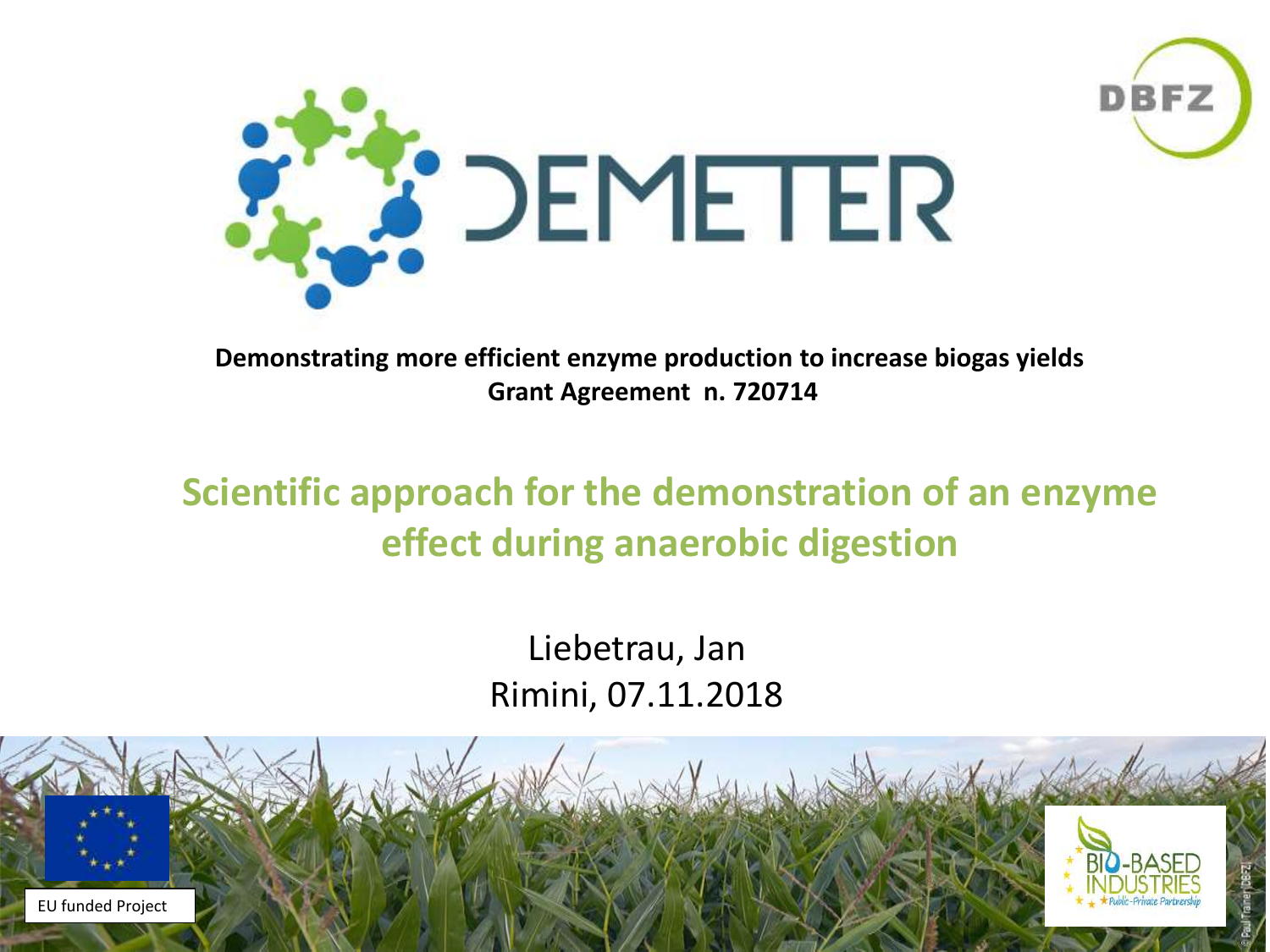



- Scientific approach in DEMETER
- Selected results
- Conclusion



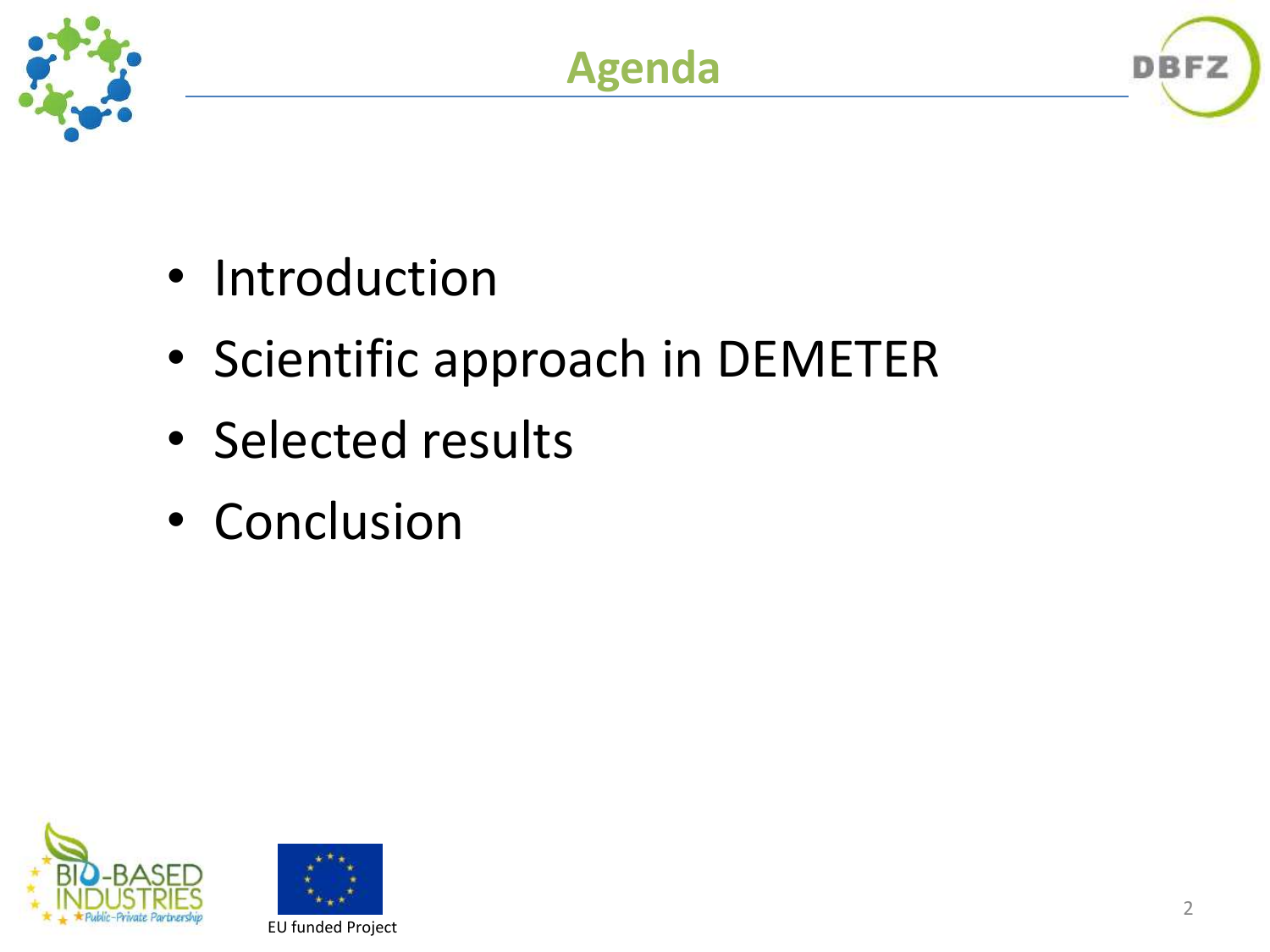

# **Disintegration**

- a way to improve degradation by means of mechanical, chemical or biological measures
- treatment of substrates or digestate for biogas plants
- it aims to destruct the cell walls, to increase the particle surface area or to change the quality of the substrate for a faster and easier microbial use



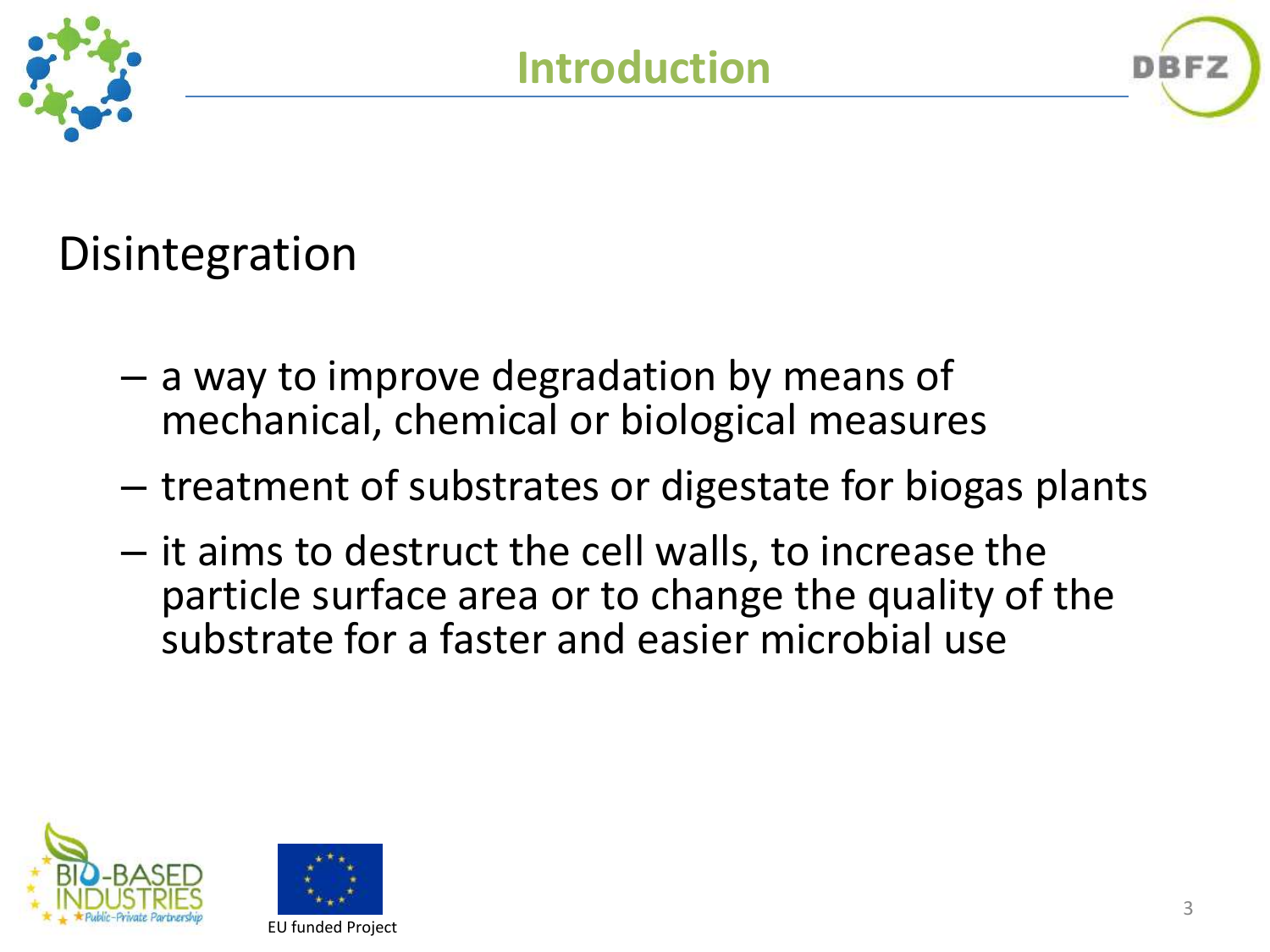

### **Introduction**





| scale               | <b>Batch-Tests</b>                                                                                                           | Semi-continuose rectors in lab                                                                                                                               | <b>Full-scale</b>                                                                                                                                                    |
|---------------------|------------------------------------------------------------------------------------------------------------------------------|--------------------------------------------------------------------------------------------------------------------------------------------------------------|----------------------------------------------------------------------------------------------------------------------------------------------------------------------|
| Reported<br>effects | Increased $CHA$ -potential by AD of<br>maize silage, rye silage, cow dung<br>and feed residues (Quiñones et al.<br>2009)     | Increased biogas production and<br>higher CH <sub>4</sub> -content by AD of maize<br>silage, rye silage, cow dung and grass<br>silage (Quiñones et al. 2011) | Raised biogas production in 30 biogas plants<br>(Gerhardt)<br>30% performance increase (150 kW-biogas                                                                |
|                     |                                                                                                                              |                                                                                                                                                              | plant with cow manure, maize silage, grass<br>(lawn cutting) and Reduction in viscosity<br>(500 kW-biogas plant with cow dung)<br>[Gerhardt und van den Heuvel 2009] |
|                     | Digestate of a full-scale plant +<br>enzyme $\rightarrow$ no influence of CH <sub>4</sub> -<br>potential (Brulé et al. 2011) | No effect on biogas production or<br>viscosity during AD of maize silage<br>using 5 partly commercial enzyme<br>products (Binner et al. 2011)                | No clear effect in 10 full-scale biogas plants<br>(FNR-Projekt BiogasEnzyme - Heiermann et<br>al. 2014)                                                              |



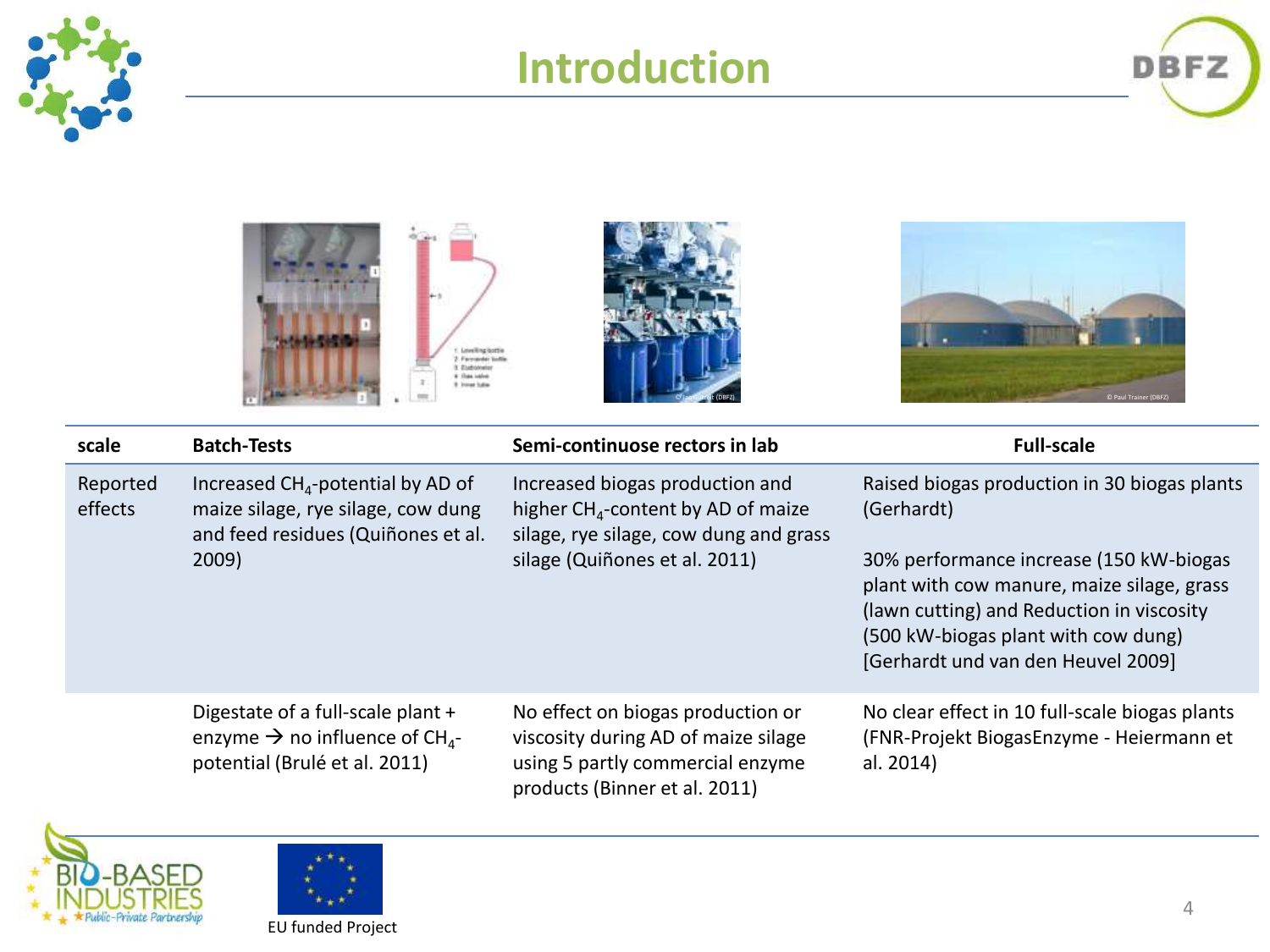





• Approach in DEMETER

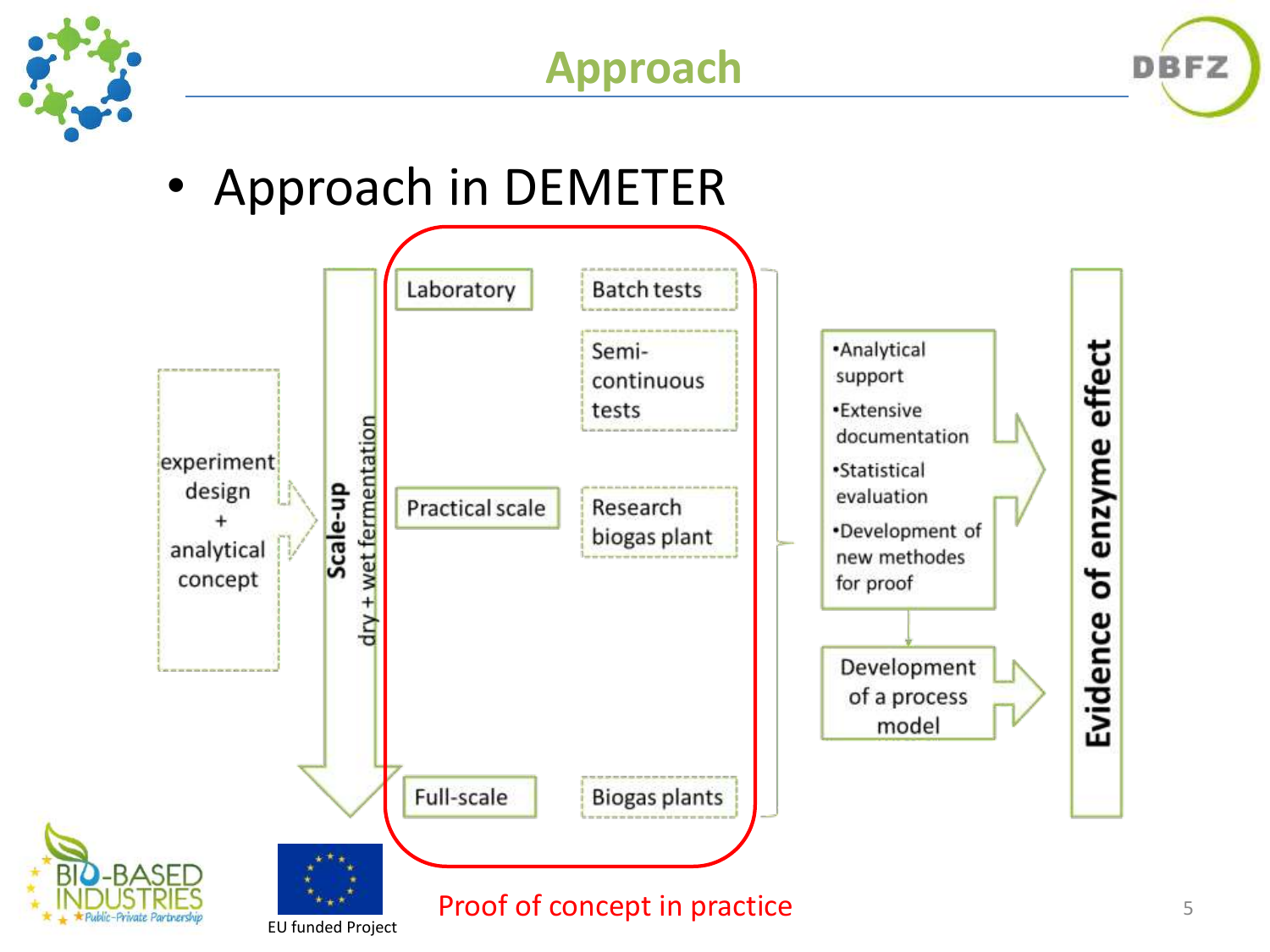

## **Introduction effects of disintegration**





- Increase of biogas potential
	- Batch and continuous tests
- Speed-up FOM-degradation  $\rightarrow$  higher kinetic factors
	- Batch and continuous tests

- Improvement mixing in the fermenter, reduction of dead volume, increase of retention time
	- Difficult to measure, apparent only in full scale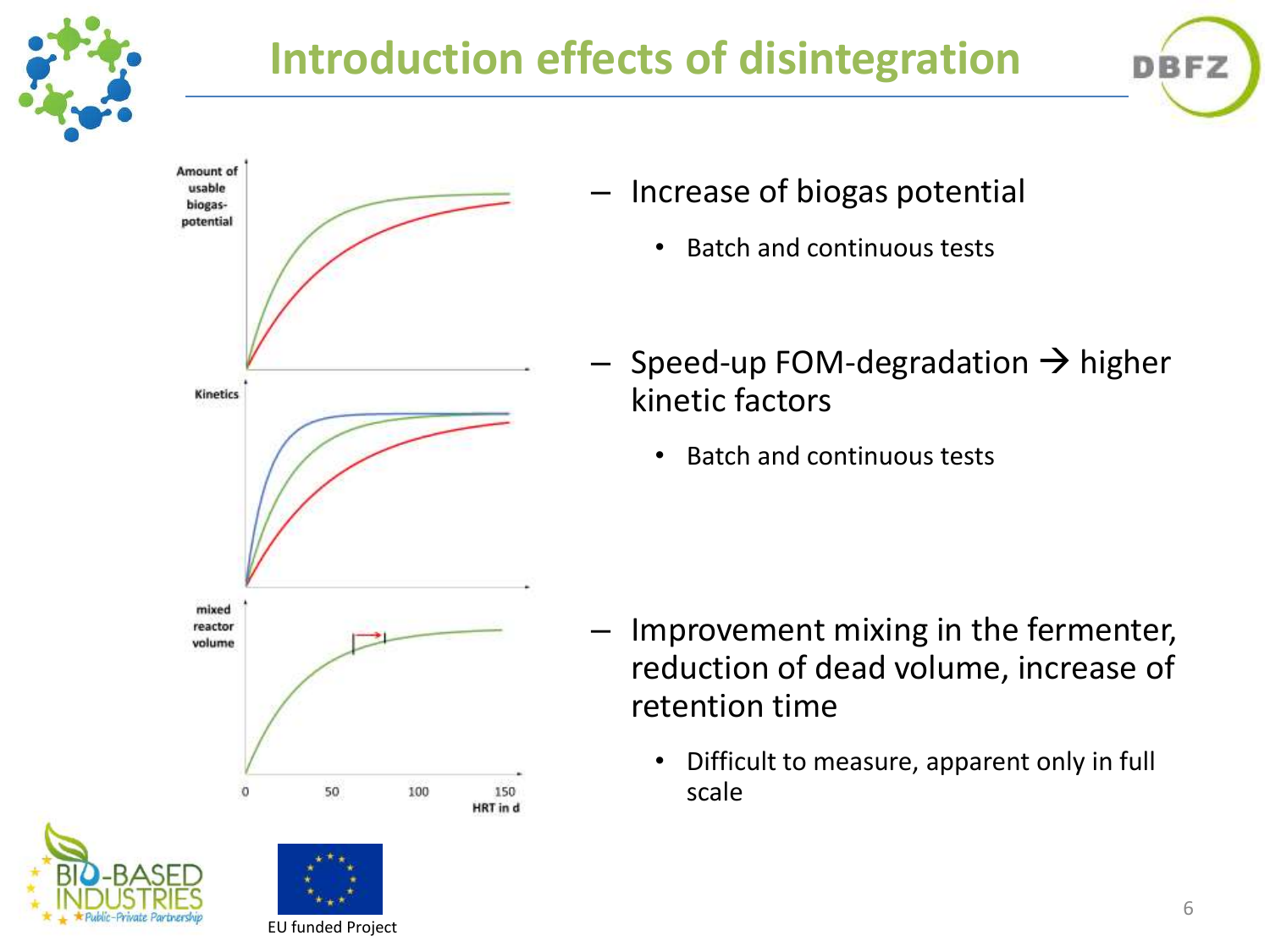

- Laboratory experiments at OWS and DBFZ
	- Biogas tests (DBFZ + OWS)
	- Recovery high-value products (OWS)
- 5 relevant substrates will be tested



- straw, sorghum, manure, maize-, grass- and rye silage
- Different scales of experimental setup for biogas tests
	- Batch tests
	- Semi-continuous tests
- Test in different reactor systems
	- wet fermentation  $\rightarrow$  CSTR (DBFZ)
	- dry fermentation  $\rightarrow$  plug flow (OWS)





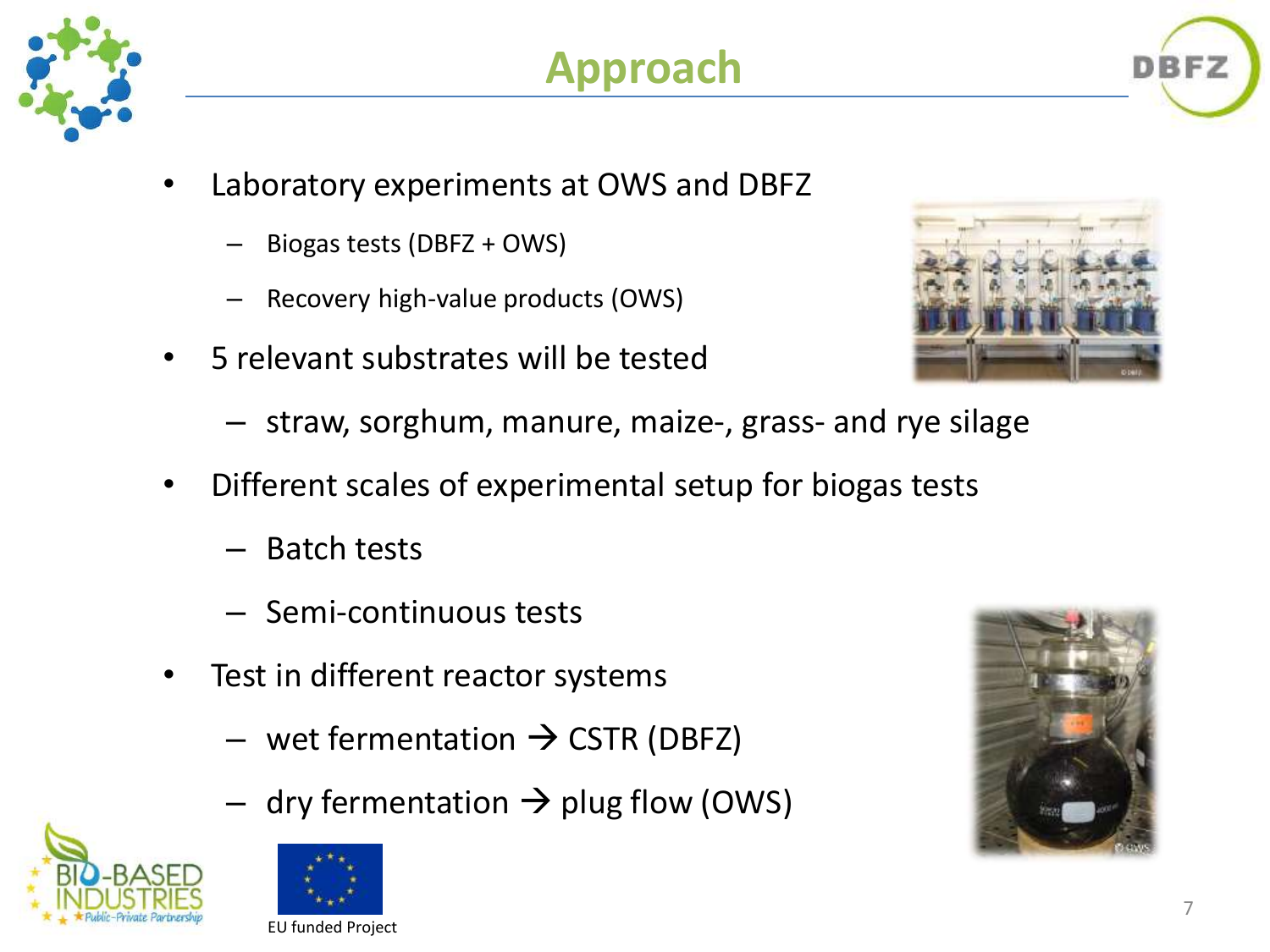



#### Batch tests

identification and quantification of the effect of enzymes on the biogas process (biogas potential and kinetics)





EU funded Project

- 2 g VS sample per bottle
- 500 g FM inoculum
- $T = 39 °C$
- $t = 37 d$



**BFZ** 

D



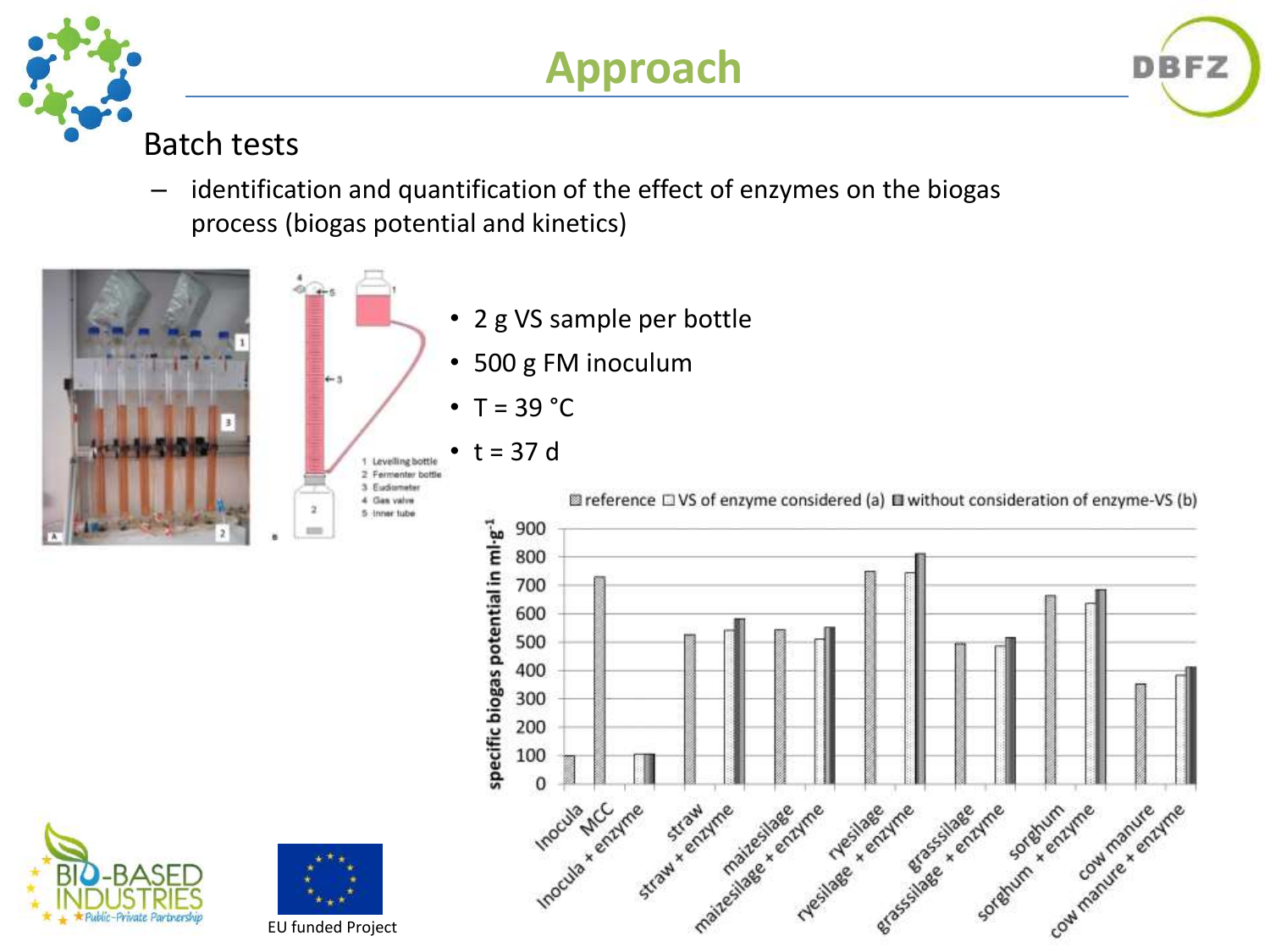

## **Approach**



• Semi-continuous tests

| <b>HRT</b>     | 40 d                          |
|----------------|-------------------------------|
| OLR            | 3.5 $g( d)^{-1}$              |
|                | straw (set-up 1)              |
| substrate 1    | rye-silage (set-up 2)         |
|                | cow manure with defined DM 8% |
| substrate 2    | $(\pm 0.3)$                   |
|                |                               |
| trace elements | weekly addition               |



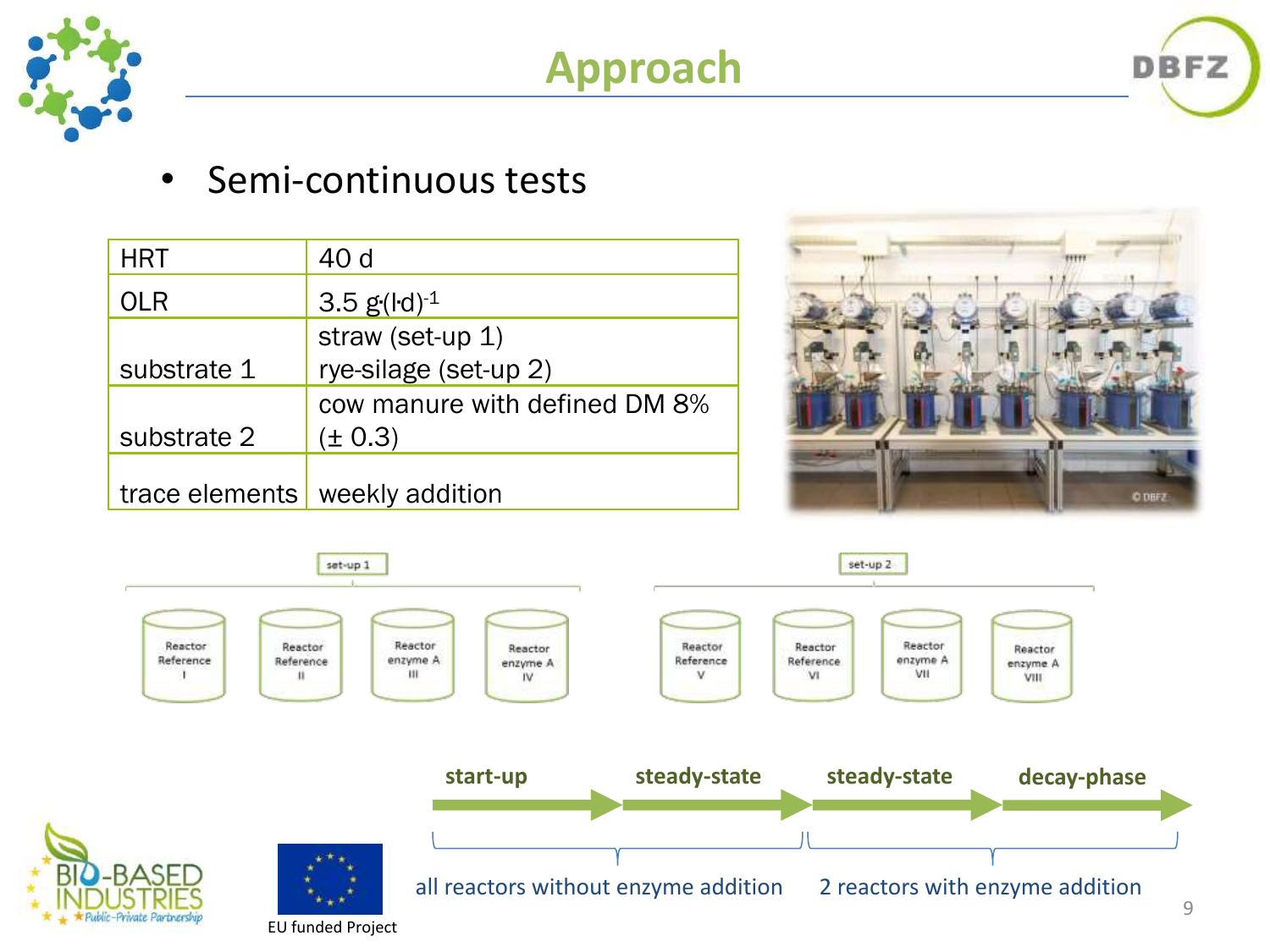

#### **Results of continuous tests**

**DBFZ** 





specific biogasproduction in mlg<sup>-1</sup>

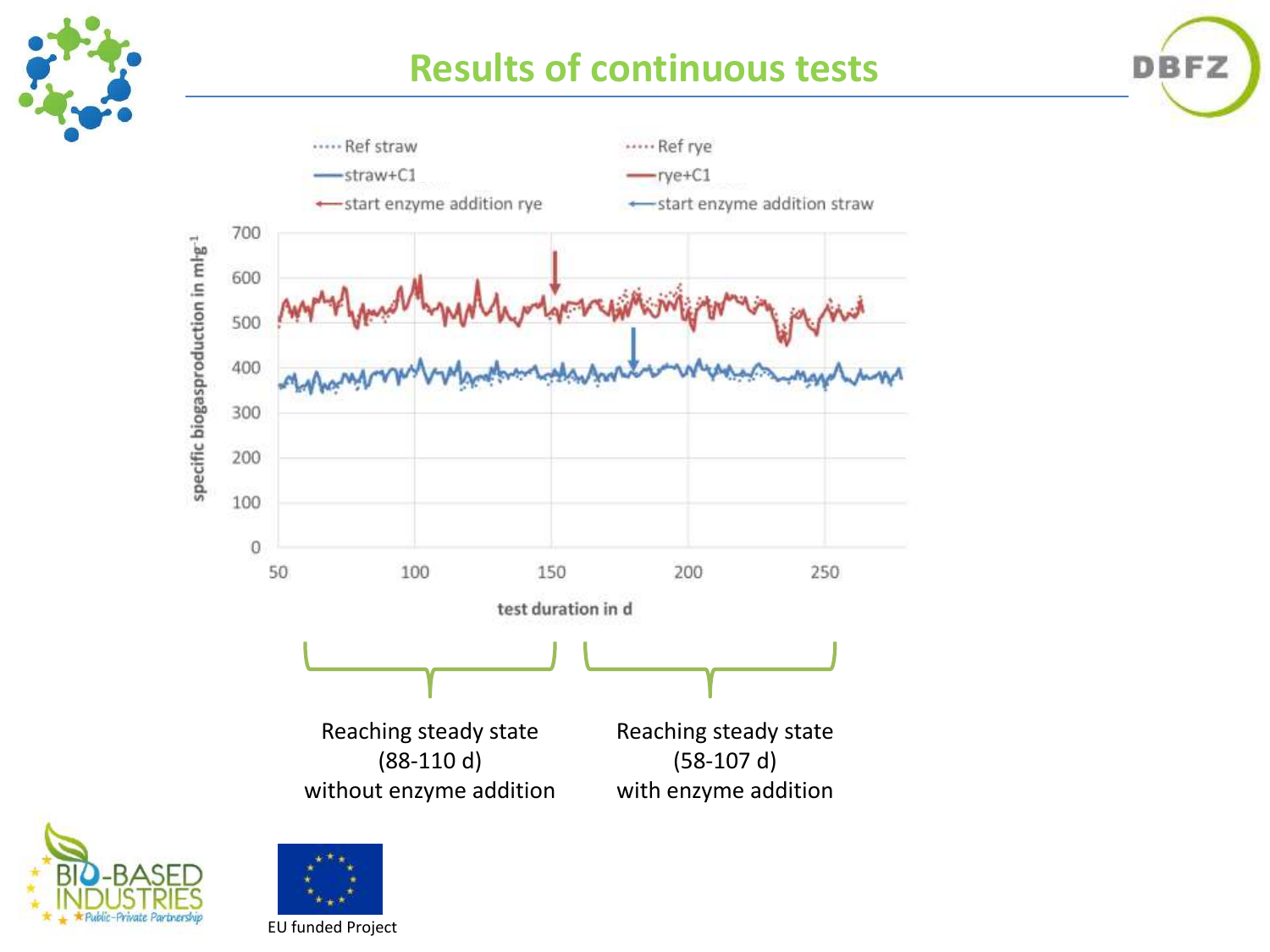



- coefficent of variation in 4 reactors in steady state before enzyme addition
	- $\cdot$  Straw = 1.8%
	- Rye silage  $= 1.6\%$
- Calculation how large enzyme effect has to be for a statistical proof of the enzyme impact on the biogas process (>4% of difference to the mean of the reference [based on duplicates])
- coefficent of variation in 4 reactors in steady state during enzyme addition
	- **Straw = 1.4%** (1.8% before enzyme addition)
	- **Rye silage = 1.7%** (1.6% before enzyme addition)



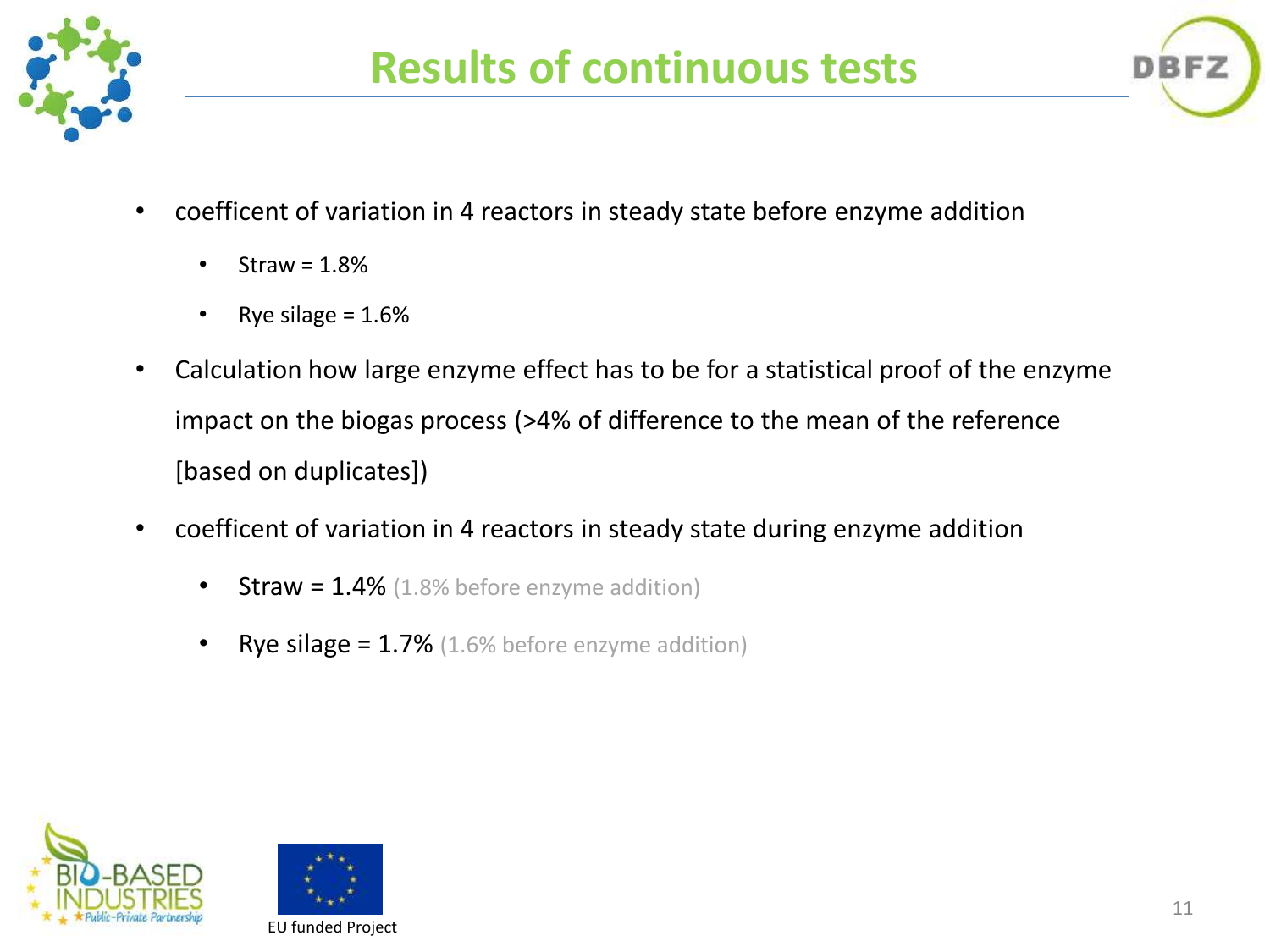

#### **Results of continuous tests**







 $\rightarrow$  Good reproducible process conditions necessary for statistical evaluation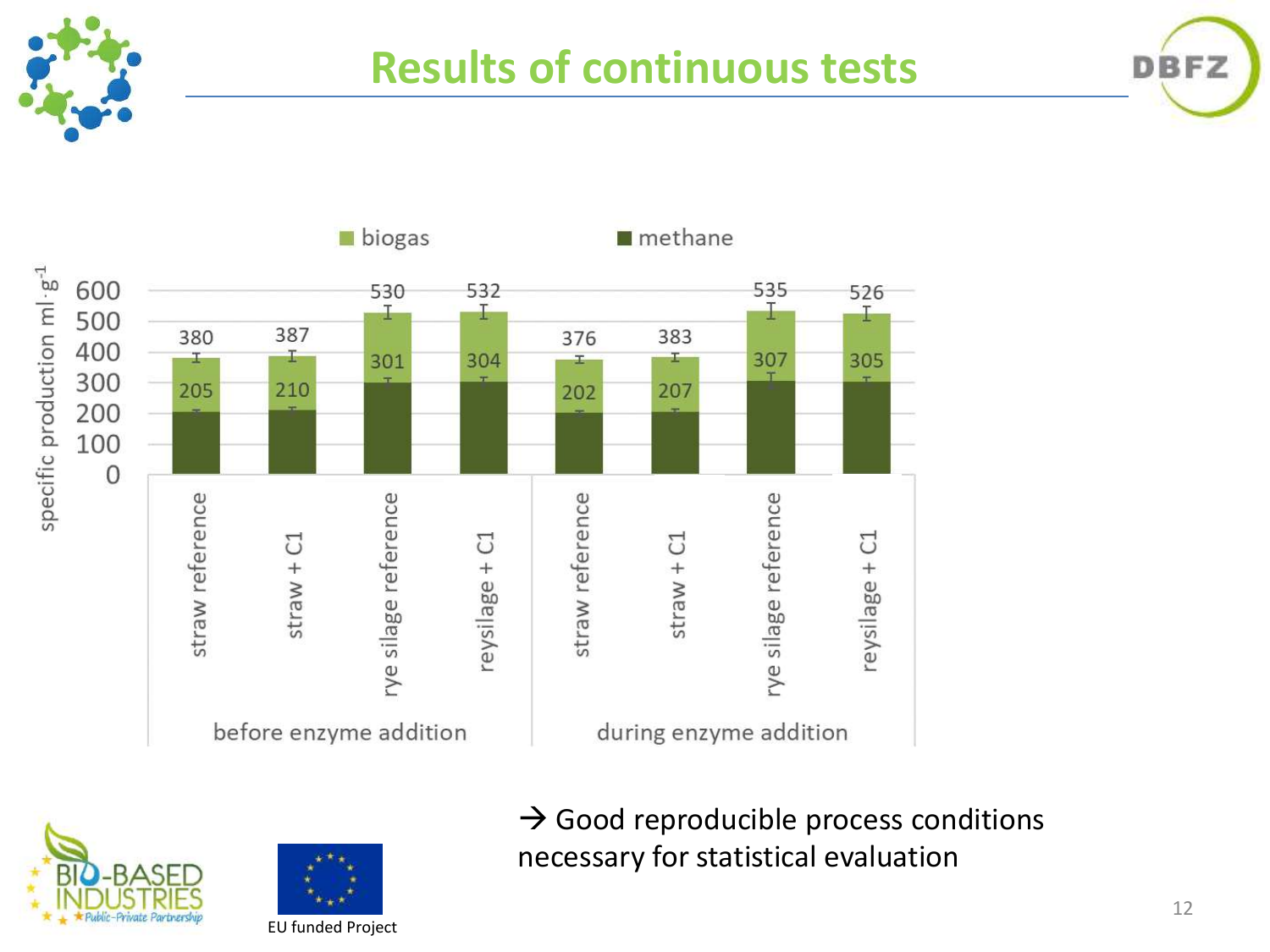

# **Approach**



# • Scale-up from laboratory to practice









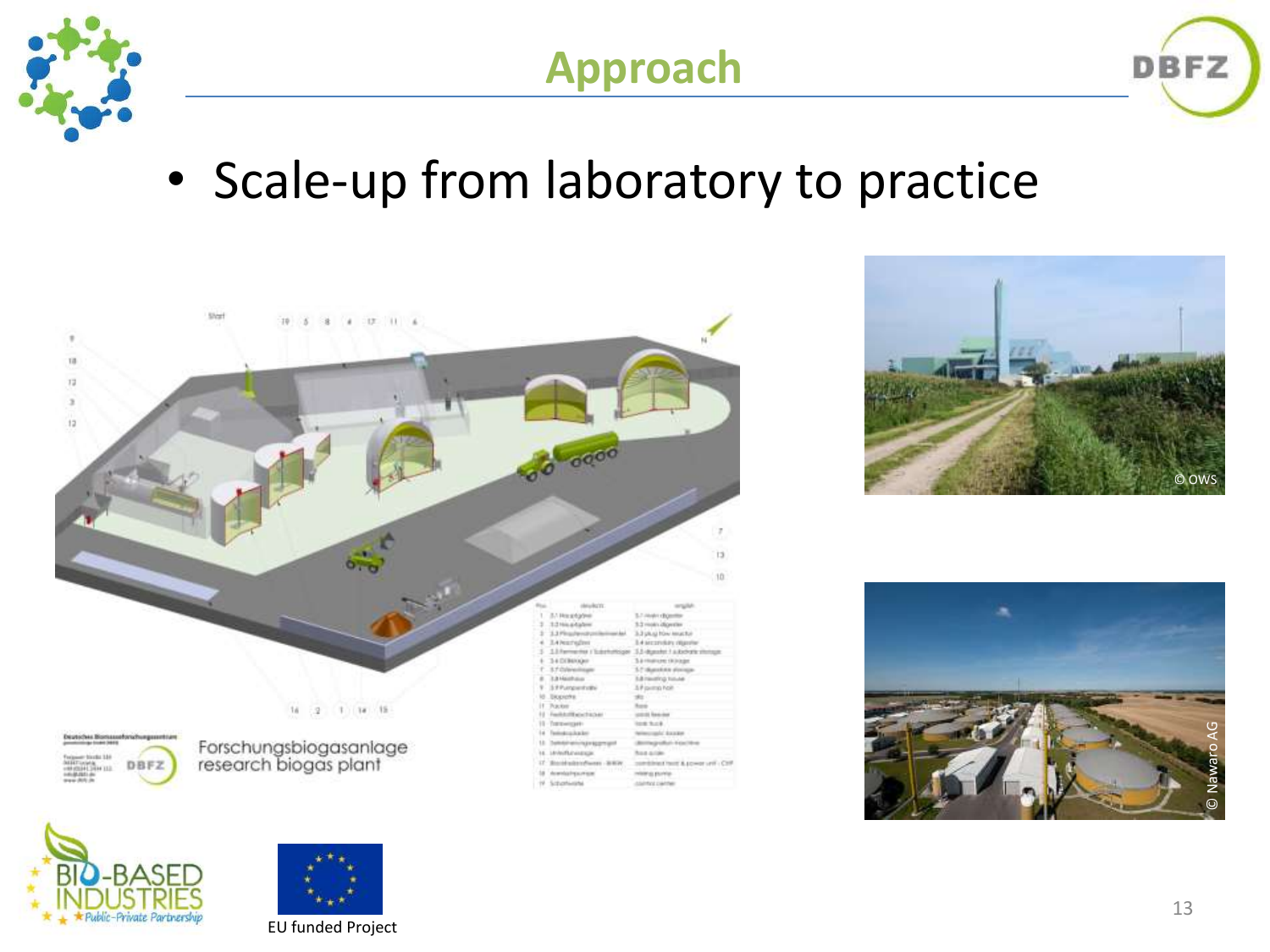





#### • Experimental set-up

|                                                 | 3.1.0<br>$\left( +C1$ -enzyme)                    | 3.2.0 (reference)            | 3.3.0                                           |  |  |  |
|-------------------------------------------------|---------------------------------------------------|------------------------------|-------------------------------------------------|--|--|--|
| Type of reactor                                 | <b>CSTR</b>                                       |                              | Plug-flow                                       |  |  |  |
| Mixing system                                   | central stirrer                                   |                              | Horizontal blade (paddle)<br>agitator           |  |  |  |
| Sorghum silage + cow manure<br><b>Substrate</b> |                                                   | Maize silage +<br>cow manure |                                                 |  |  |  |
| OLR in $kg(m^3 \cdot d)^{-1}$                   | 5,0                                               |                              | 5,5                                             |  |  |  |
| HRT in d                                        | ~25                                               |                              | ~140                                            |  |  |  |
| Enzyme addition                                 | 26.06.2018 -<br>01.10.2018<br>$(97 \text{ days})$ |                              | 26.06.2018 - 24.10.2018<br>$(120 \text{ days})$ |  |  |  |
| $\sim$<br>$+ + +$                               |                                                   |                              |                                                 |  |  |  |



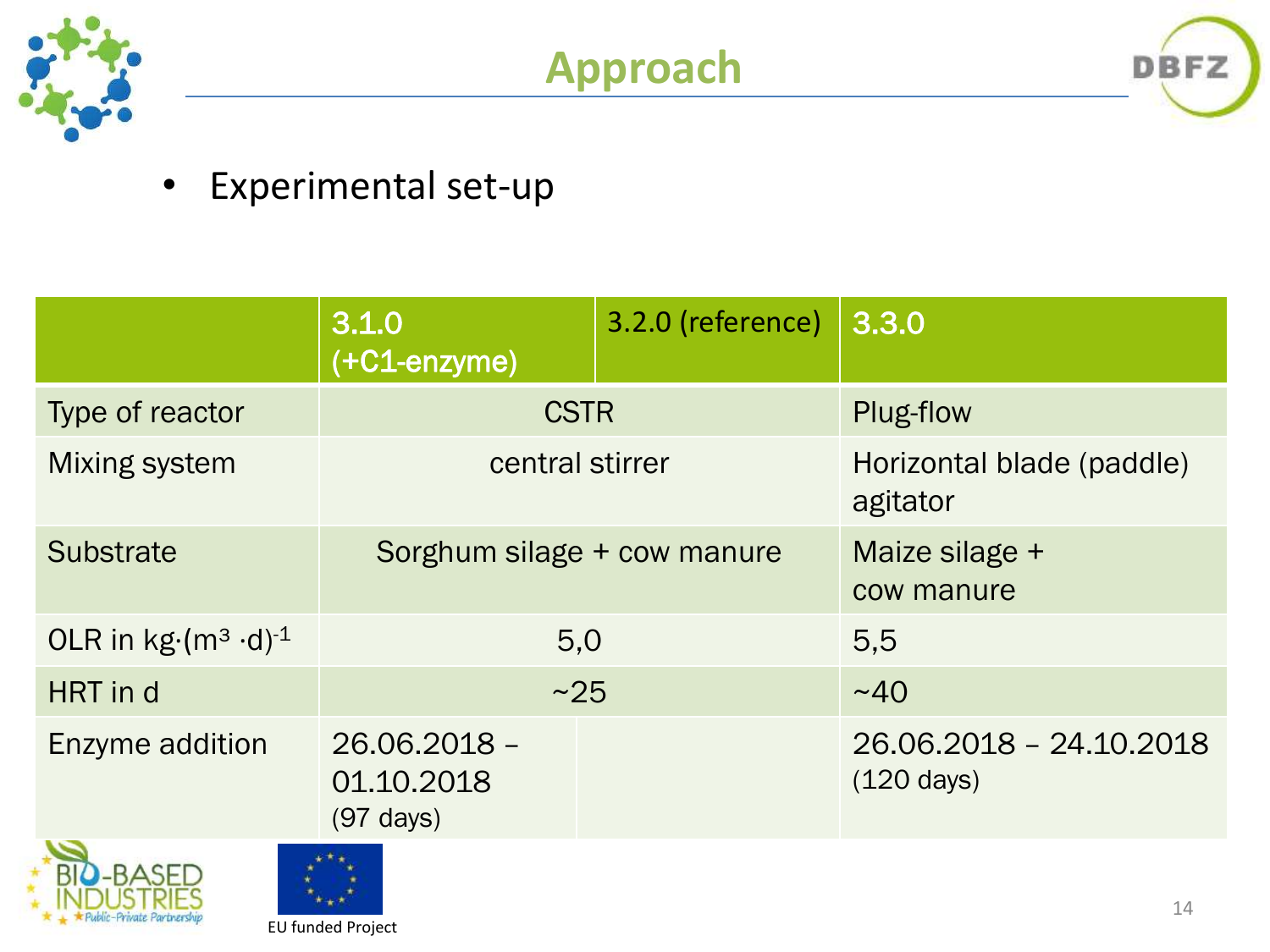

- Plug-flow reactor
	- Stable process before enzym addition
	- $-$  Specific biogas production 617  $\pm$  79 m<sup>3</sup>·kg<sup>-1</sup> (n=77)
	- Since day 175 increase in specific biogas production  $\rightarrow$  no hypothesis yet







**BFZ**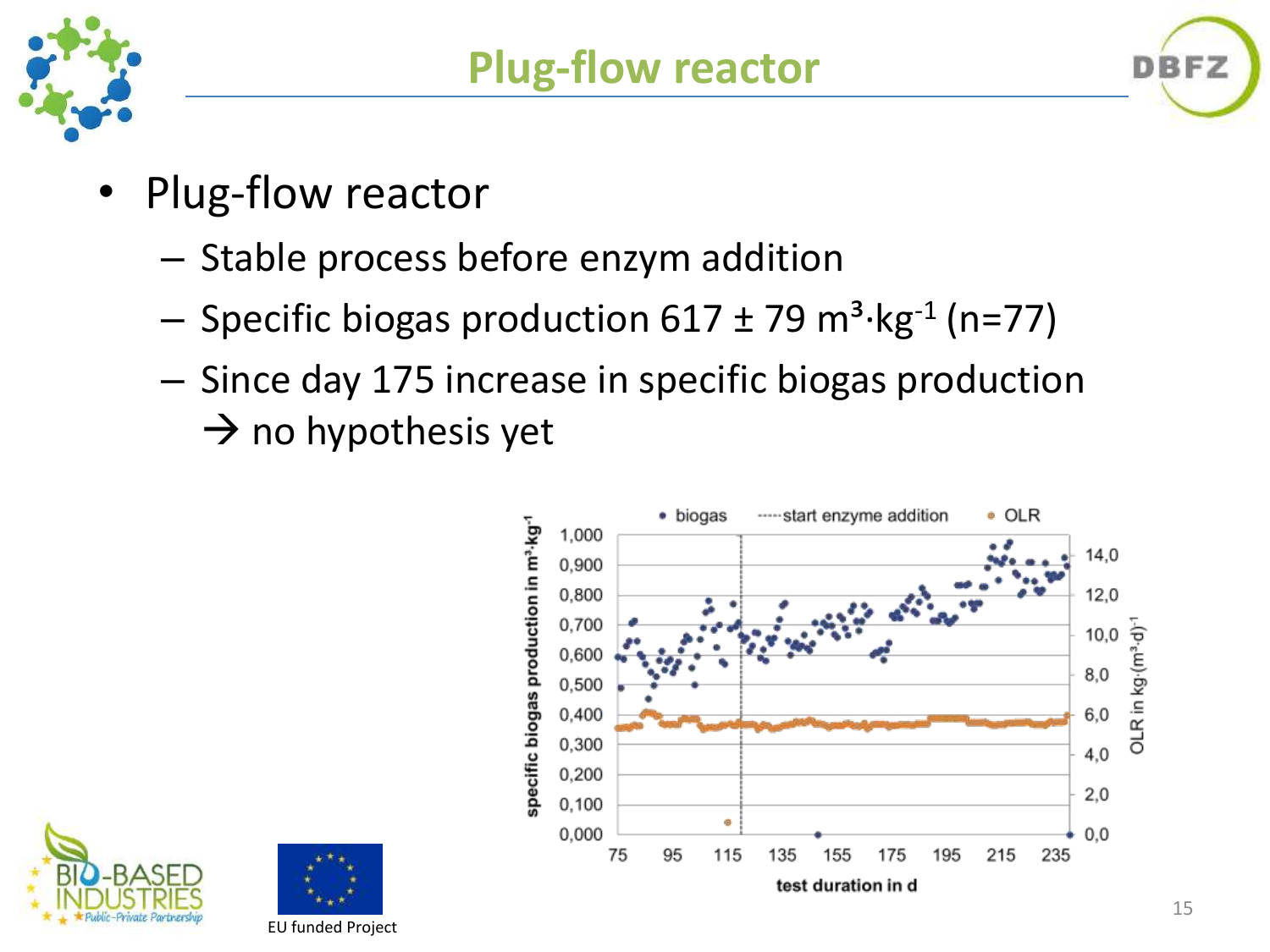

### **Pipe viscosimeter**





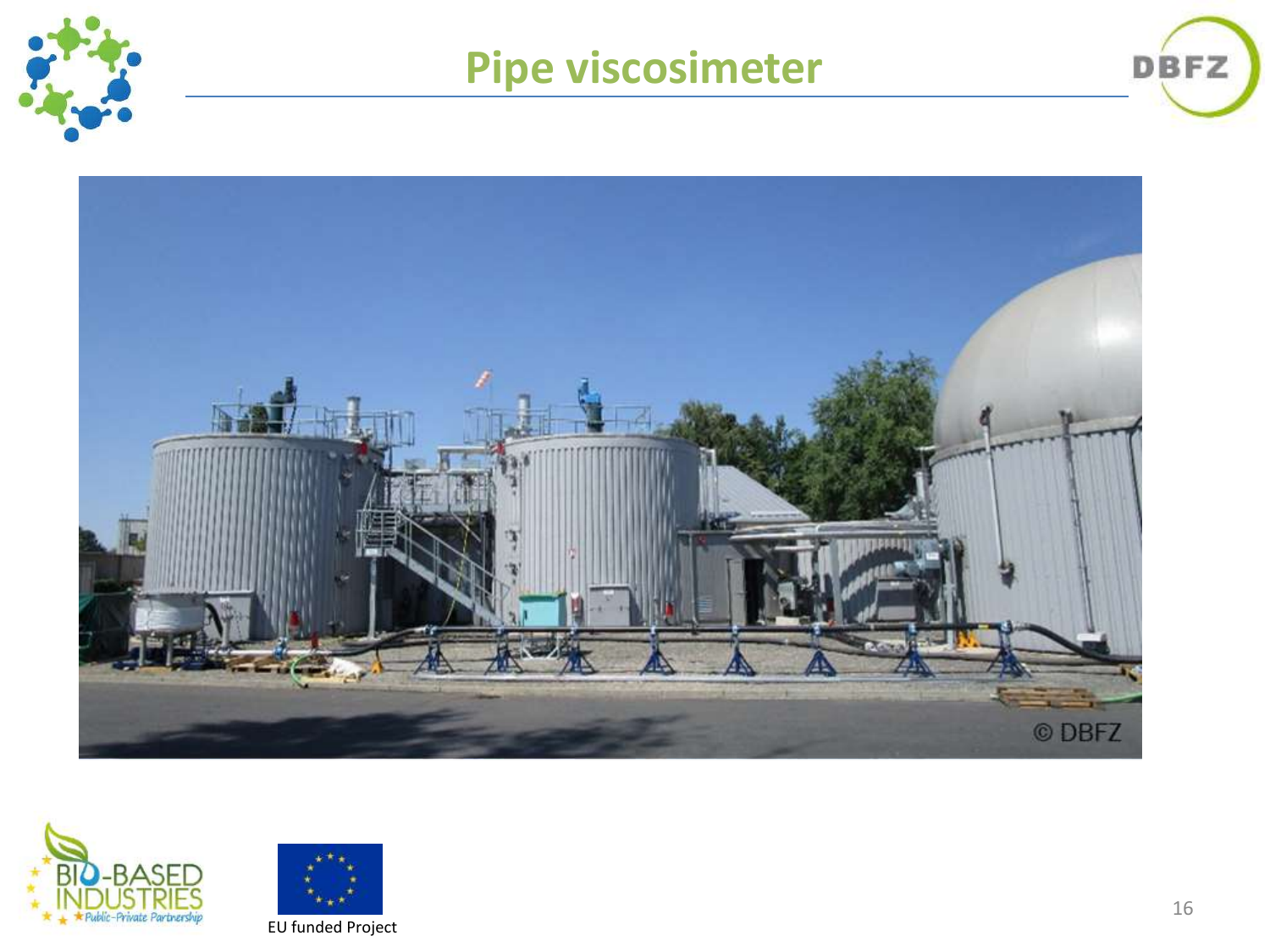

**DBFZ** 

- Development in cooperation with RTO
- Mobile system; consisting of:

 $tanh \rightarrow 1$  m<sup>3</sup>, heated, mixed, covered (not gas tight)

3 pipes with different pipe diameter; length 10 m

pump

2 differential pressure manometer

Control cabinet

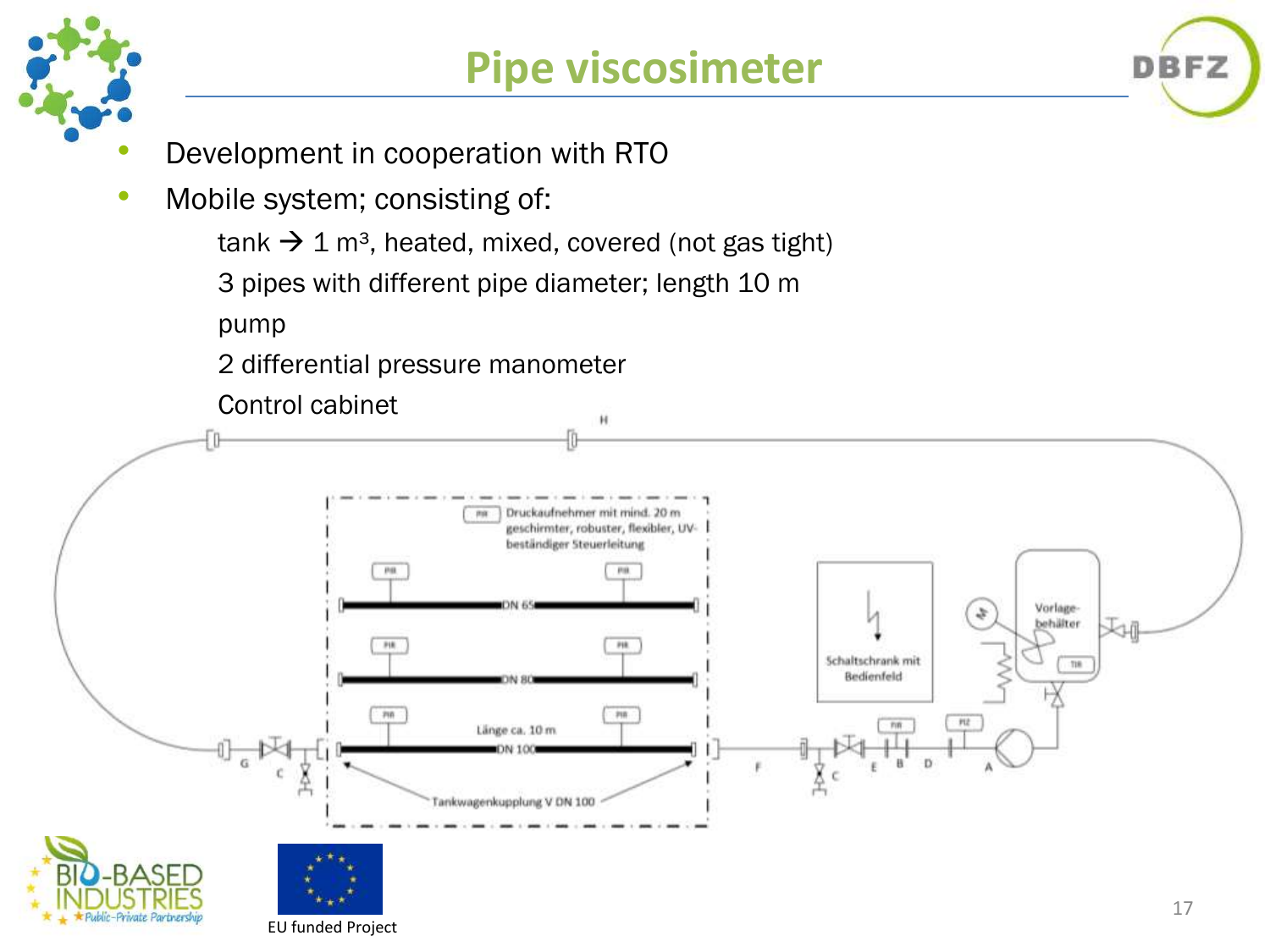

## **Pipe viscosimeter**





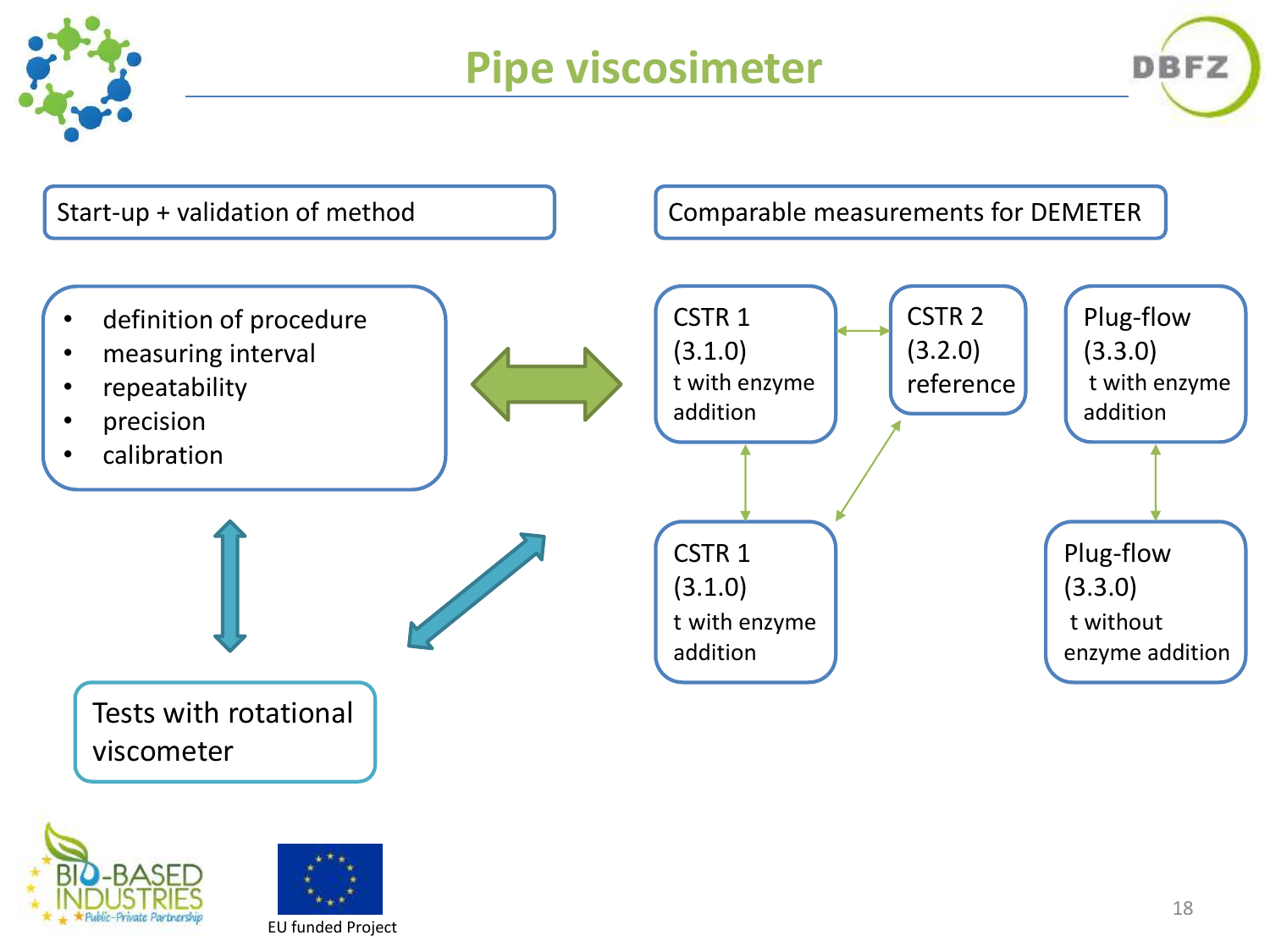





3.1.0 with enzyme

3 times done, effect was always there, could be positive impact Quantification, statistical and method validation follows



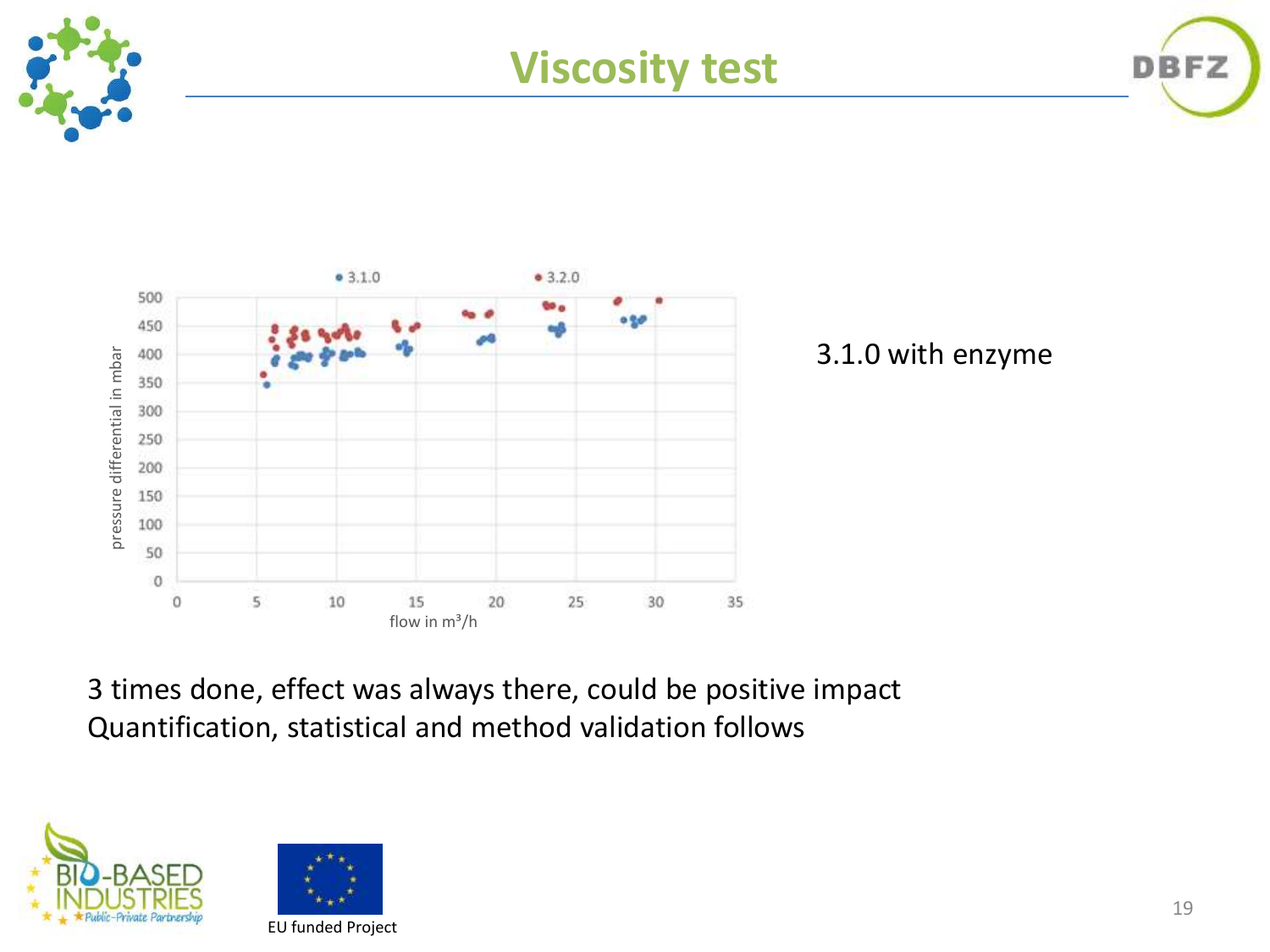



- Hypothesis is that disintegration will likely have an impact on yield through potential, kinetic or rheological change
- Lab experiments did not show significant impact on potential or kinetics yet, rheology to be investigated
- Results and expert system will give guidance to the parameters of a plant if addition of enzymes will have a positive effect